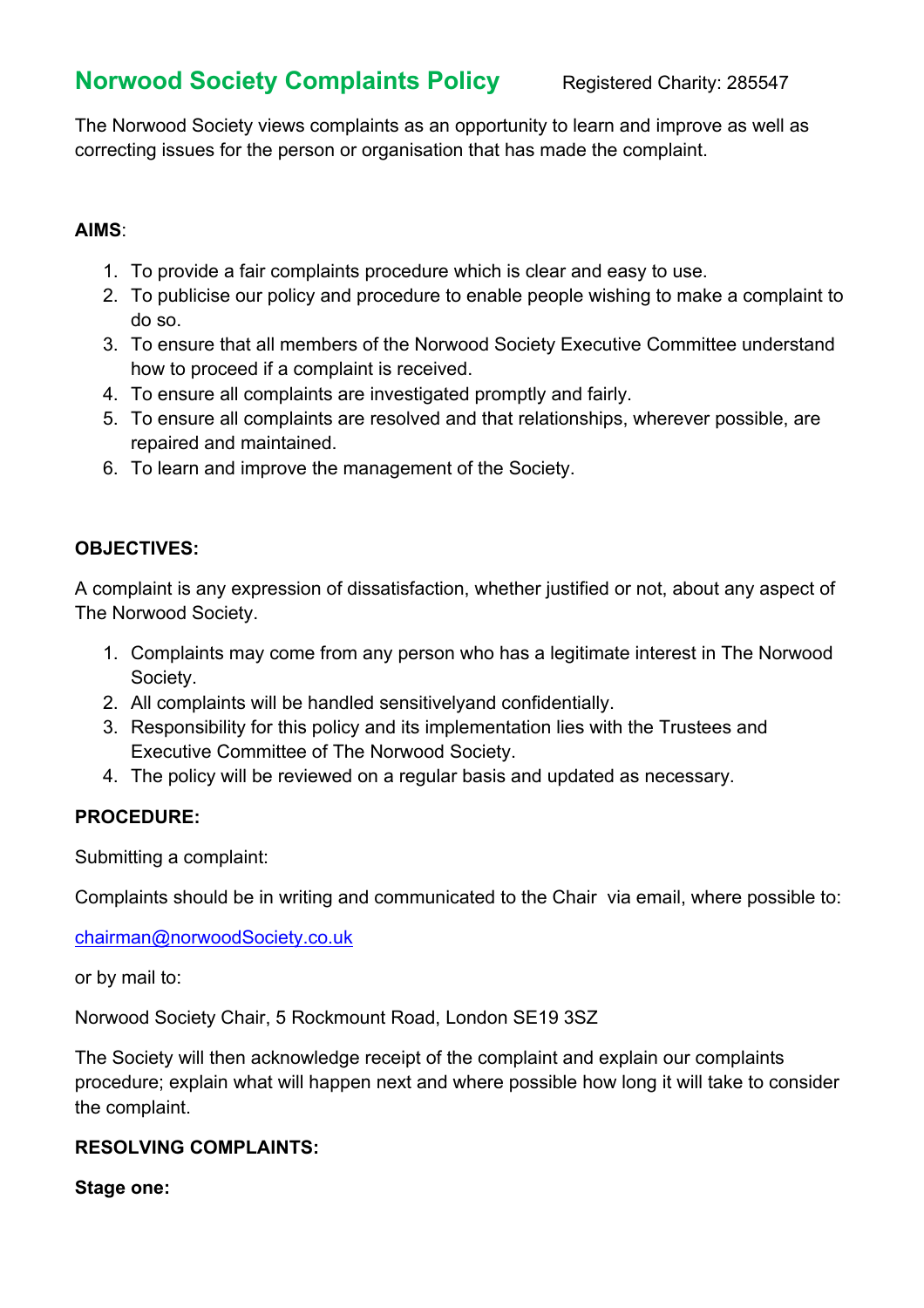- 1. If appropriate the complaint is best resolved by the person about whom the complaint is made seeking a resolution with the complainant.
- 2. If the complaint is not satisfactorily resolved the Chair will delegate an appropriate member of the Executive Committee to investigate and where necessary take appropriate action.
- 3. If the complaint refers to the behaviour of a specific person they must be informed and given the opportunity to respond.
- 4. Complaints should be acknowledged within a week of receipt. The acknowledgement must say who is dealing with the complaint and when a reply may be expected. A copy of the policy should be attached.
- 5. Whenever possible a response to the complaint should be made within four weeks. When this is not possible a progress report should be sent indicating when a full response will be provided.
- 6. Whether the complaint is justified or not, the reply to the complainant should describe the action taken to investigate the complaint, the conclusions of the investigation, and any action taken as a result.

## **Stage Two:**

- 1. If the complainant decides that the issue has not been satisfactorily resolved at Stage One, they can request that the complaint is reviewed at an Executive Committee/Trustee level.
- 2. Details of the complaint must be communicated to the secretary and recorded in the Society's complaints register.
- 3. The request for such a review should be acknowledged within a week stating how it is being dealt with and when they may expect a reply.
- 4. A panel formed of three members of the Executive Committee or by the Trustees review should consider any relevant documentary material and consult the person who handled Stage One who should also be kept informed of progress.
- 5. If the complaint refers to a specific person they should be informed and given the opportunity to respond.
- 6. Whenever possible a response to the complaint should be made within four weeks. When this is not possible a progress report should be sent indicating when a full response will be provided.
- 7. Whether the complaint is upheld or not the reply should describe the action taken to investigate the complaint, the conclusions of the investigation, and any action taken as a result of the complaint.
- 8. The decision taken at this stage is final, unless the Executive Committee/Trustees decide that it is appropriate to seek external assistance in seeking a resolution.

## **External Stage**

The complainant may complain to the Charity Commission at any stage: